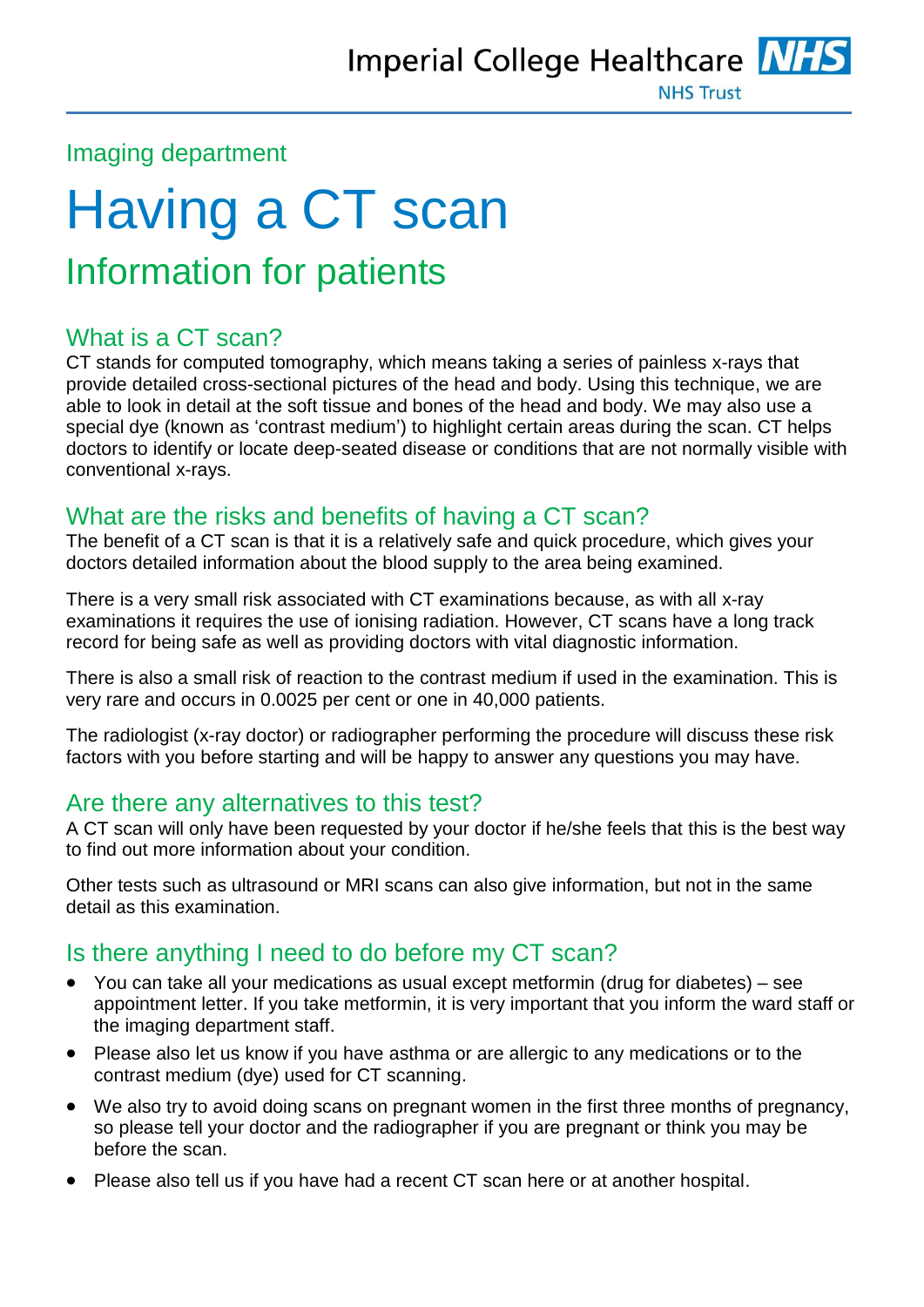Please see your appointment letter for details about any preparation required before you have the test. This will depend upon the area of your body that is being investigated.

#### What if I cannot keep my appointment?

Please contact us as soon as possible. We can then offer this date to another patient and agree a new appointment date and time with you.

You will find the appropriate telephone number on your appointment letter.

#### What happens on the day of my appointment?

If you are already staying in hospital as an inpatient, you will be brought down from the ward to the imaging department. If you are having the scan as an outpatient, we will ask you to come straight to the imaging department.

The radiographer will check your details and may ask you to change into a hospital gown. You will need to remove any jewellery (including body piercings and watches) or metal from the area being examined.

#### What happens afterwards?

If your scan was done as an outpatient appointment, you will be allowed to go home once the doctor/nurse/radiographer is satisfied with your condition.

If your scan was done as an inpatient, you will be taken back to the ward.

## Is there anything I need to watch out for at home?

This will depend upon your medical condition and the type of scan you had. Your doctor and, nurse or radiographer will advise you about any precautions you need to take and what to do about any symptoms you may experience.

## Contact details

Please do not hesitate to contact our imaging departments if you have any queries or concerns:

- **Charing Cross Hospital:** Fulham Palace Road, London W6 8RF Telephone: **020 3311 1863**
- **Hammersmith Hospital:** Du Cane Road, London W12 0HS Telephone: **020 3313 3389**
- **St Mary's Hospital:** Praed Street, London W2 1NY Telephone: **020 3312 6418**

## How do I get to the hospital?

You are advised to travel, if possible, by public transport when visiting our hospitals. Car parking is severely limited and you may find it very difficult to find a place to park near the hospital.

The nearest tube stations for **Hammersmith Hospital** are East Acton and White City (both on the Central Line) and Wood Lane (Hammersmith & City Line). Buses that stop outside the hospital are numbers 7, 70, 72, 272 and 283.

The nearest tube stations for **Charing Cross Hospital** are Hammersmith (District, Piccadilly and Hammersmith & City lines) and Barons Court (District and Piccadilly lines).